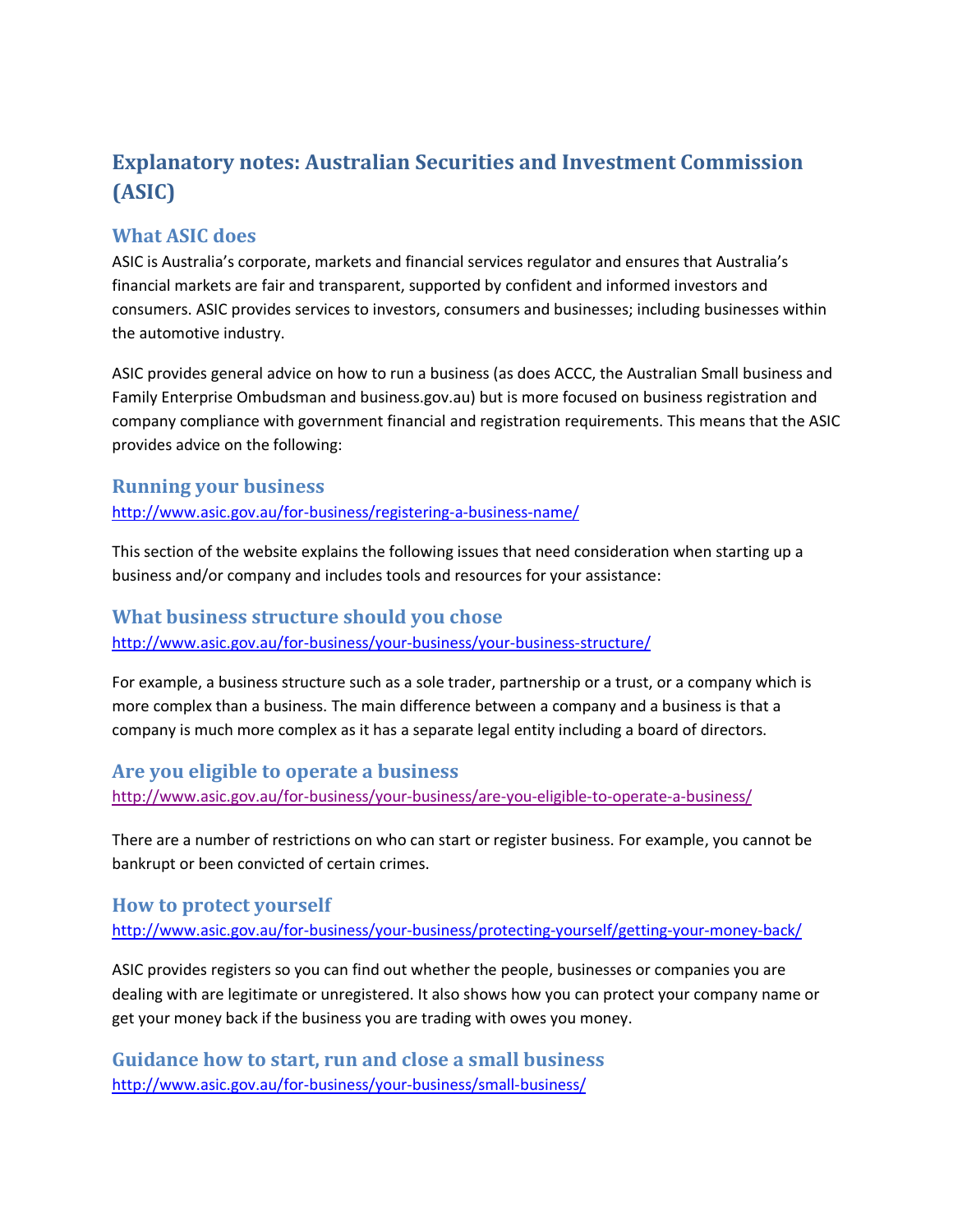General support is provided on running a small business.

# **Innovation hub**

<http://www.asic.gov.au/for-business/your-business/innovation-hub/>

ASIC provide support for automotive businesses who want to provide innovative automotive products and how to access this support.

**Registering a business name** <http://www.asic.gov.au/for-business/registering-a-company/>

This section provides information (including a video and step by step instructions) on how to register a business name with ASIC so that no one else can use your brand for their benefit. To register a business name you also must have an Australian Business Number (ABN) which can be obtained using the following link. [http://www.asic.gov.au/for-business/registering-a-business-name/before-you-register-a](http://www.asic.gov.au/for-business/registering-a-business-name/before-you-register-a-business-name/australian-business-number/)[business-name/australian-business-number/](http://www.asic.gov.au/for-business/registering-a-business-name/before-you-register-a-business-name/australian-business-number/)

Registering a business name requires the payment of a fee. For example:

- \$35 for one year
- \$82 for three years

## **Registering a company name**

<http://www.asic.gov.au/for-business/registering-a-company/>

This section provides information (including step by step instructions and information on things you need to consider) on how to register a business name with ASIC. It costs \$479 to register a company and \$395 to change its name.

# **Running a company**

<http://www.asic.gov.au/for-business/running-a-company/>

Running a company is more complex than running a business and you must keep any required books and records (i.e. providing annual statements) and pay relevant fees to ASIC. It cost \$254 per year to renew a proprietary company and \$1,201 for a publically registered company.

You can also appoint a Registered Agent to receive information from ASIC and lodge documents on behalf of your company.

## **Renewing your business name**

[http://www.asic.gov.au/for-business/renewing-your-business-name/how-to-renew-your-business](http://www.asic.gov.au/for-business/renewing-your-business-name/how-to-renew-your-business-name/)[name/](http://www.asic.gov.au/for-business/renewing-your-business-name/how-to-renew-your-business-name/)

Business names require renewal and if not renewed they may be cancelled. To renew a business name you are required to make a payment to ASIC.